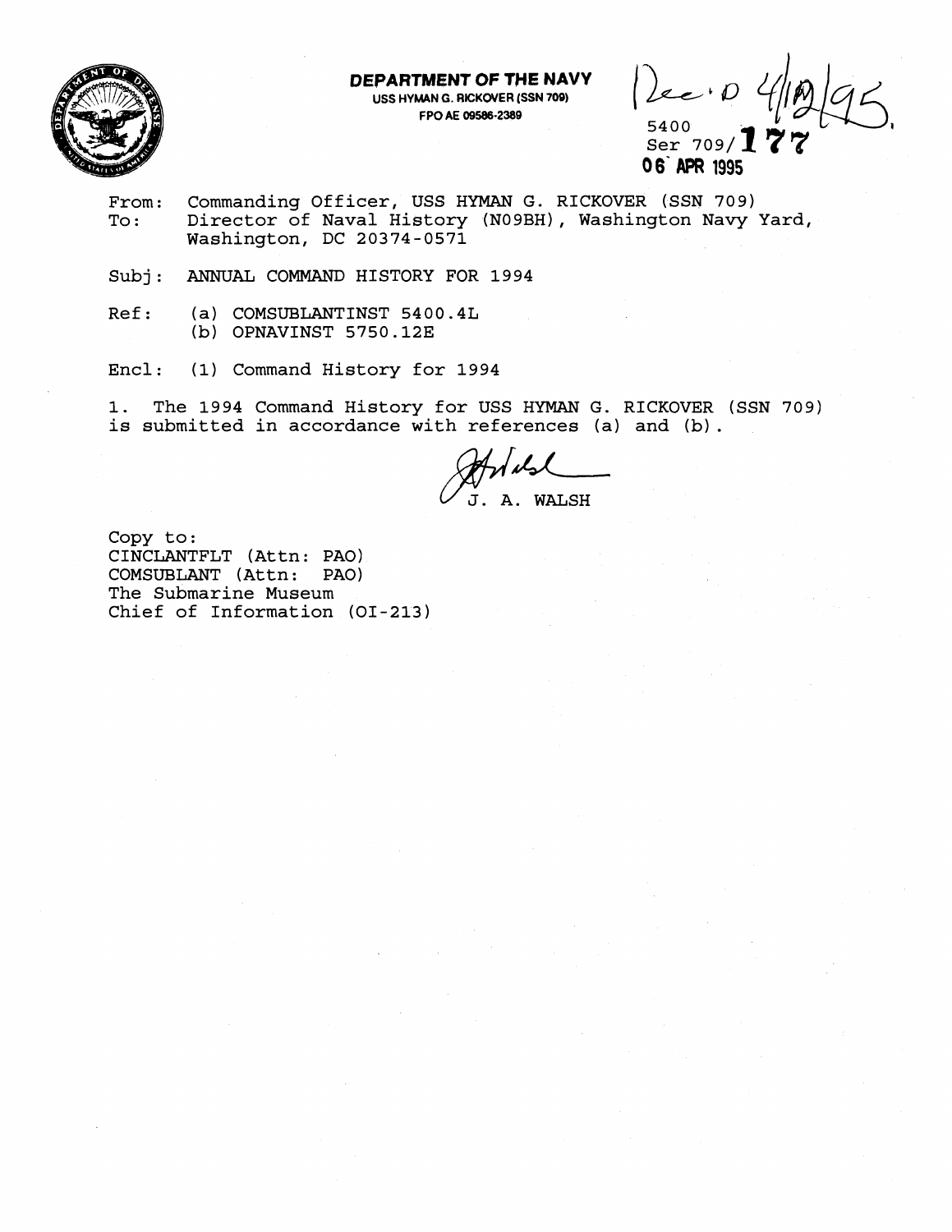## ANNUAL COMMAND HISTORY FOR 1994

- 1. Command Composition and Organization.
	- a. Mission: USS HYMAN G. RICKOVER (SSN-709) is a nuclear powered fast attack submarine of the LOS ANGELES (SSN 688) class. Her principal mission is to operate against enemy submarines and surface ships. She employs torpedoes, anti-ship and land attack cruise missiles.
	- b. Immediate Senior in Command: COMMANDER SUBMARINE SQUADRON EIGHT
	- c. Homeport: NORFOLK, VA
	- d. Command Organization:



2. Chronology.

| а. | Significant Events:<br>03 JAN - 05 JAN | UNDERWAY TO KINGS BAY, GA/TIGER<br><b>CRUISE</b>                            |
|----|----------------------------------------|-----------------------------------------------------------------------------|
|    | 05 JAN - 21 JAN                        | INPORT KINGS BAY, GA. DRY DOCK<br>(SONAR DOME REPAIRS)                      |
|    | 22 JAN - 09 FEB                        | UNDERWAY PUERTO RICO OPERATION AREAS/<br>COMPTUEX & TACTICAL READINESS EXAM |
|    | 12 MAR - 08 APR                        | INPORT NORFOLK, PRE-OVERSEAS MOVEMENT<br>UPKEEP                             |
|    | 08 APR - 20 APR                        | FLEETEX, CHARLESTON/JACKSONVILLE<br>OPERATION AREAS                         |
|    | 20 APR - 17 MAY                        | INPORT NORFOLK, PRE-OVERSEAS MOVEMENT<br>UPKEEP                             |

Enclosure (1)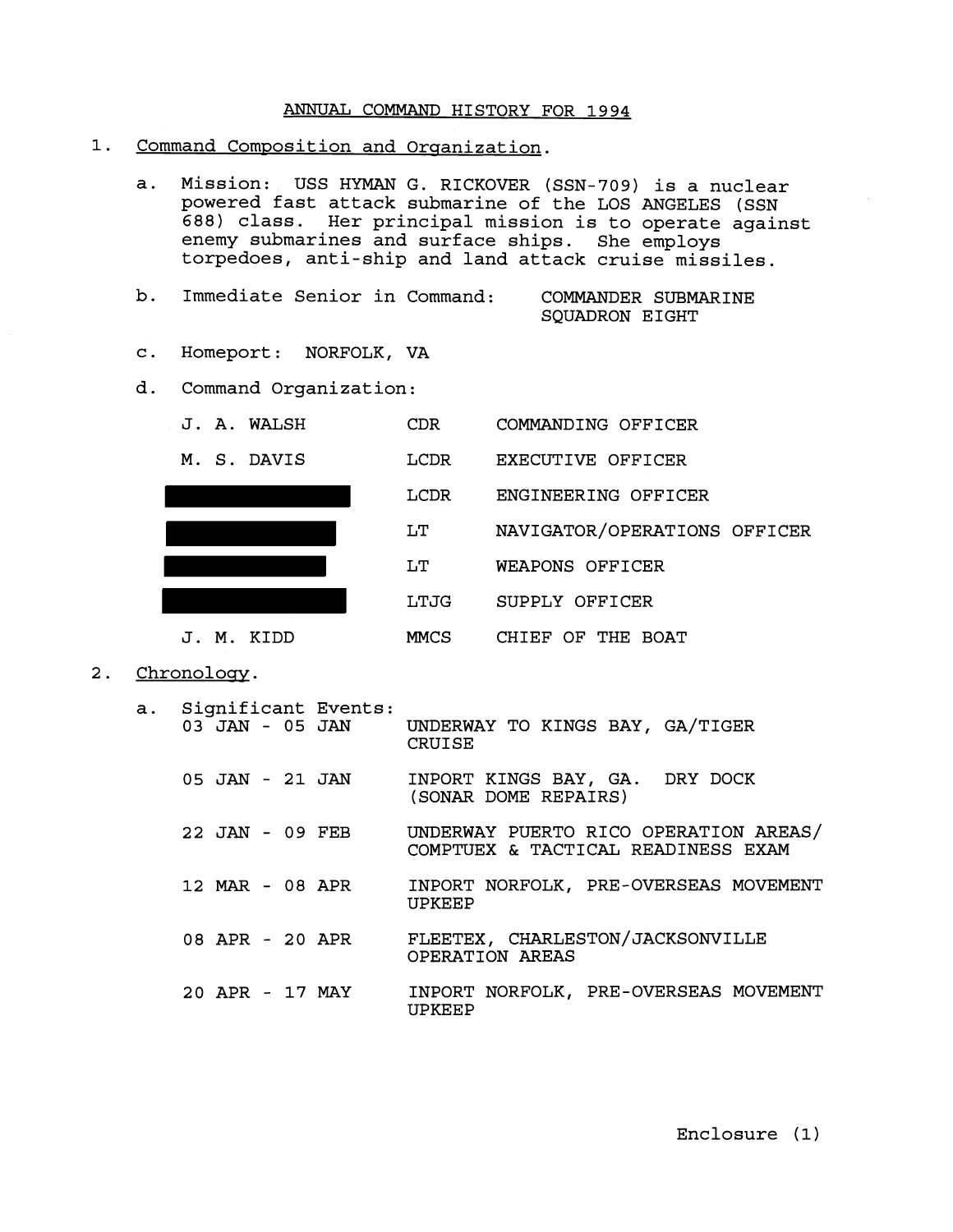| 20 MAY                          | UNDERWAY, MEDITERRANEAN SEA<br>DEPLOYMENT WITH GEORGE WASHINGTON<br><b>BATTLE GROUP</b> |  |  |  |  |  |
|---------------------------------|-----------------------------------------------------------------------------------------|--|--|--|--|--|
| 27 MAY                          | VISIT BY RADM KREKICH, COMMANDER<br>GEORGE WASHINGTON BATTLE GROUP                      |  |  |  |  |  |
|                                 | 10 JUN - 14 JUN NATO EXERCISE SWORDFISH                                                 |  |  |  |  |  |
|                                 | 17 JUN - 20 JUN UPKEEP, LA MADDALENA, ITALY                                             |  |  |  |  |  |
| 20 JUN - 07 JUL OPERATIONS      |                                                                                         |  |  |  |  |  |
| 08 JUL                          | VISIT BY RADM SANDERS, RN, COMMANDER<br>NAVAL FORCES GIBRALTAR                          |  |  |  |  |  |
| 27 JUL - 04 AUG CNO OPERATIONS  |                                                                                         |  |  |  |  |  |
| 19 AUG - 16 SEP OPERATIONS      |                                                                                         |  |  |  |  |  |
| 28 AUG                          | VISIT BY RADM BOLONGARO, COMMANDER<br>MARINE FORCES WESTERN EUROPE                      |  |  |  |  |  |
|                                 | 16 SEP - 24 SEP UPKEEP, LA MADDALENA, ITALY                                             |  |  |  |  |  |
| 29 SEP - 15 OCT                 | DYNAMIC GUARD, NATO EXERCISE                                                            |  |  |  |  |  |
| 15 OCT                          | VISIT BY ADM ANGELI, COMMANDER ALLIED<br>FORCES, SOUTHERN EUROPE                        |  |  |  |  |  |
|                                 | 17 OCT - 30 OCT UPKEEP, LA MADDALENA, ITALY                                             |  |  |  |  |  |
|                                 | 30 OCT - 14 NOV BATTLE GROUP ATLANTIC TRANSIT                                           |  |  |  |  |  |
|                                 | 14 NOV - 17 NOV OPERATIONAL REACTOR SAFEGUARDS<br>EXAMINATION                           |  |  |  |  |  |
|                                 | 17 NOV - 01 DEC POST DEPLOYMENT STAND DOWN                                              |  |  |  |  |  |
| 02 DEC                          | CHANGE OF COMMAND CDR J. A. WALSH<br>RELIEVED CDR J. J. DONNELLY                        |  |  |  |  |  |
|                                 | 03 DEC - 16 DEC UPKEEP, NORFOLK VA                                                      |  |  |  |  |  |
|                                 | 17 DEC - 03 JAN HOLIDAY STAND DOWN                                                      |  |  |  |  |  |
| Port Visits:                    |                                                                                         |  |  |  |  |  |
|                                 | 09 FEB - 12 FEB ROOSEVELT ROADS P.R.                                                    |  |  |  |  |  |
| 02 JUN - 09 JUN                 | LISBON, PORTUGAL (600TH BIRTHDAY OF<br>PRINCE HENRY THE NAVIGATOR)                      |  |  |  |  |  |
| 07 JUL - 14 JUL GIBRALTAR, U.K. |                                                                                         |  |  |  |  |  |
|                                 | 18 JUL - 26 JUL UPKEEP, LA MADDALENA, ITALY                                             |  |  |  |  |  |

**2** Enclosure **(1)** 

 $b$ .